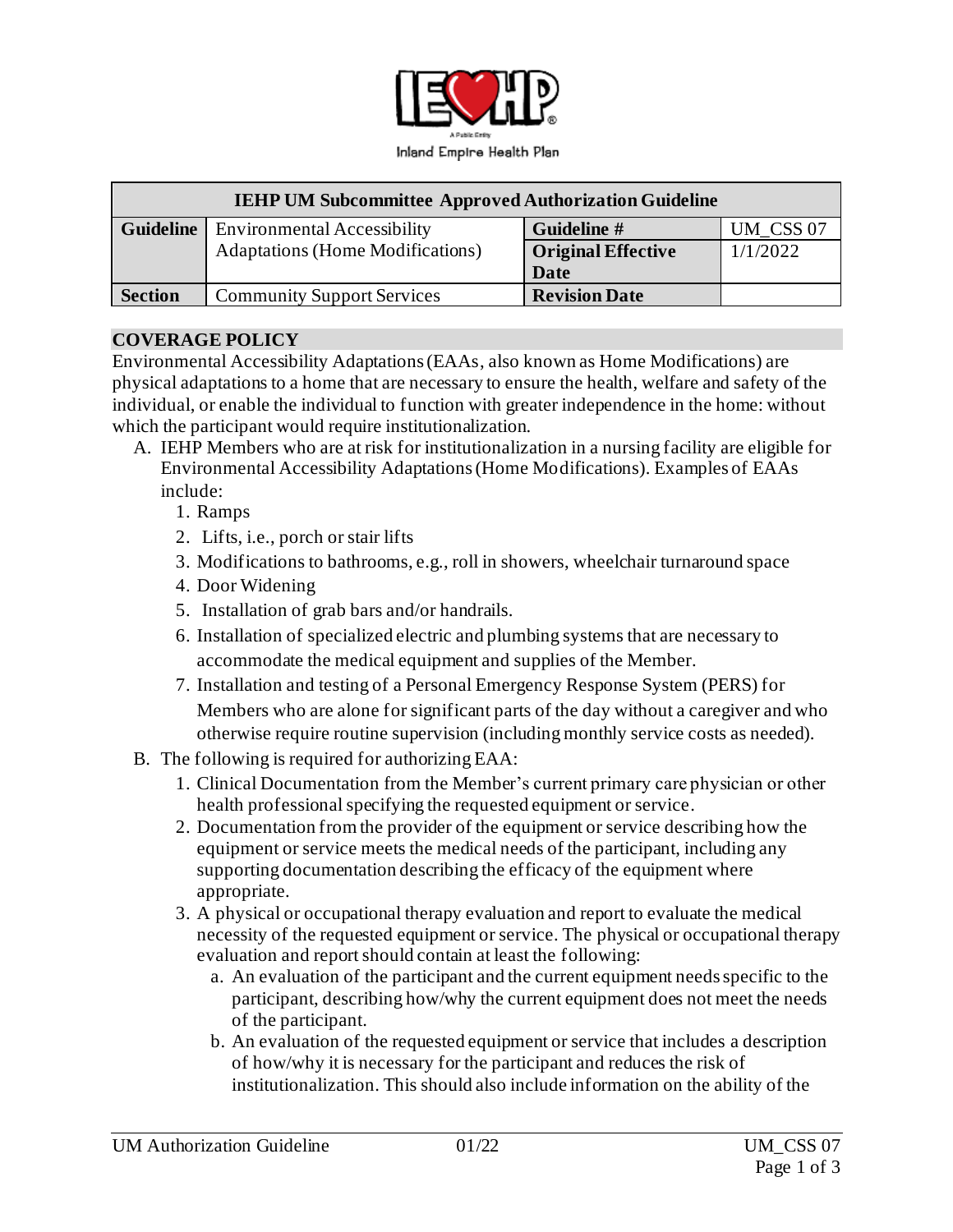participant and/or the primary caregiver to learn about and appropriately use any requested item.

- c. A description of similar equipment used either currently or in the past that has demonstrated to be inadequate for the participant and a description of the inadequacy.
- 4. Documentation of a home visit conducted to determine the suitability of any requested equipment or service
- 5. A minimum of two bids from appropriate providers of the requested service, which itemize the services, cost, labor, and applicable warranties.
- 6. If another State Plan service such as Durable Medical Equipment, is available and would accomplish the same goals of independence and avoiding institutional placement, that service should be used.
- 7. EAAs must be conducted in accordance with applicable State and local building codes.
- C. The assessment and authorization for EAAs must take place within a 90-day time frame beginning with the request for the EAA, unless more time is required to receive documentation of homeowner consent, or the individual receiving the service requests a longer time frame
- D. Before commencement of a physical adaptation to the home or equipment that is physically installed in the home (e.g., grab bars, chair lifts, etc.), the managed care plan must provide the owner and beneficiary with written documentation that the modifications are permanent and the State is not responsible for maintenance or repair of any modification nor for removal of any modification if the participant ceases to reside at the residence.

# **COVERAGE LIMITATIONS AND EXCLUSIONS**

- A. Under Community Supports, Members are eligible for a lifetime maximum to \$7,500.00 of EAA.
	- 1. The only exceptions to the \$7,500.00, total maximum are if the beneficiary's place of residence changes or if the beneficiary's condition has changed so significantly that additional modifications are necessary to ensure the health, welfare and safety of the beneficiary, or are necessary to enable the beneficiary to function with greater independence in the home and avoid institutionalization or hospitalization.
- B. The services are available in a home that is owned, rented, leased, or occupied by the individual. For a home that is not owned by the individual, the individual must provide written consent from the owner for physical adaptations to the home or for equipment that is physically installed in the home.
- C. Modifications are limited to those that are of direct medical or remedial benefit to the beneficiary and exclude adaptations or improvements that are of general utility to the household. Adaptations that add to the total square footage of the home are excluded except when necessary to complete an adaptation (e.g., to improve entrance/egress to a residence or to configure a bathroom to accommodate a wheelchair).
- D. All EAAs that are physical adaptations to a residence must be performed by an individual holding a California Contractor's License with the exception of a PERS installation, which may be performed in accordance with the system's installation requirements.
- E. Members may not be receiving duplicative support from other State, local or federally funded Programs, which should always be considered first, before using Medi-Cal or IEHP funding.